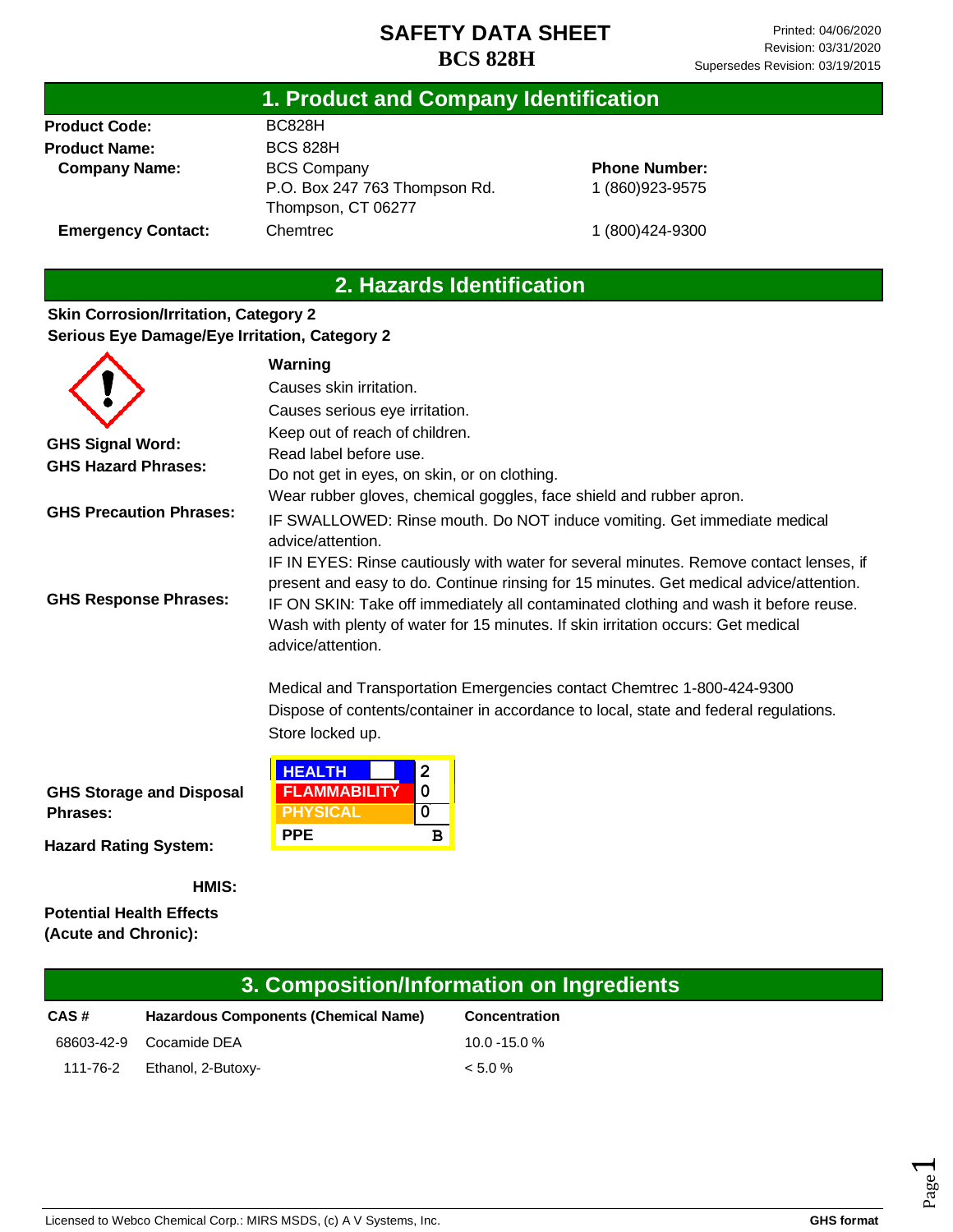# **4. First Aid Measures**

| <b>Emergency and First Aid</b><br><b>Procedures:</b>                                       |                                                                                                                                                                                                                                                                                                                                                                                                                                                                                                                                                                     |  |  |  |
|--------------------------------------------------------------------------------------------|---------------------------------------------------------------------------------------------------------------------------------------------------------------------------------------------------------------------------------------------------------------------------------------------------------------------------------------------------------------------------------------------------------------------------------------------------------------------------------------------------------------------------------------------------------------------|--|--|--|
| In Case of Skin Contact:                                                                   | Wash any sensitive areas. If skin irritation occurs: Get medical advice/attention.                                                                                                                                                                                                                                                                                                                                                                                                                                                                                  |  |  |  |
| In Case of Eye Contact:                                                                    | Immediately flush eyes with large amounts of fresh, tepid water for at least 15 minutes.<br>Hold eyelids open to ensure complete irrigation of eye and lid tissues. Tilt head to the<br>side and irrigate the eye from the bridge of the nose to the outside of the face. Keep<br>run-off from entering the other eye, mouth or ear. Washing eye within the first few<br>seconds is essential to achieve maximum effectiveness. Remove contact lenses, if<br>present and easy to do. Continue rinsing. If eye irritation persists, get medical<br>advice/attention. |  |  |  |
| In Case of Ingestion:                                                                      | Do not induce vomiting. Rinse mouth with fresh, Tepid water, than immediately drink 4-8<br>oz. or milk or water. Never give anything by mouth to an unconscious person. If<br>vomiting occurs, keep airways open. Keep head lower than hips to prevent aspiration<br>into the lungs. Get medical advice/attention.                                                                                                                                                                                                                                                  |  |  |  |
|                                                                                            | 5. Fire Fighting Measures                                                                                                                                                                                                                                                                                                                                                                                                                                                                                                                                           |  |  |  |
| Flash Pt:                                                                                  | No data.                                                                                                                                                                                                                                                                                                                                                                                                                                                                                                                                                            |  |  |  |
| <b>Explosive Limits:</b>                                                                   | UEL: No data.<br>LEL: No data.                                                                                                                                                                                                                                                                                                                                                                                                                                                                                                                                      |  |  |  |
| <b>Autoignition Pt:</b>                                                                    | No data.                                                                                                                                                                                                                                                                                                                                                                                                                                                                                                                                                            |  |  |  |
| Suitable Extinguishing Media: Dry chemical, CO2, sand, earth, water spray or regular foam. |                                                                                                                                                                                                                                                                                                                                                                                                                                                                                                                                                                     |  |  |  |
| <b>Fire Fighting Instructions:</b>                                                         | As in any fire, wear a self-contained breathing apparatus in pressure-demand,<br>MSHA/NIOSH (approved or equivalent), and full protective gear.                                                                                                                                                                                                                                                                                                                                                                                                                     |  |  |  |
| <b>Flammable Properties and</b><br>Hazards:                                                | No data available.                                                                                                                                                                                                                                                                                                                                                                                                                                                                                                                                                  |  |  |  |

# **6. Accidental Release Measures**

| <b>Protective Precautions,</b><br><b>Protective Equipment and</b>              | Rubber or neoprene gloves, Safety glasses, Wear chemical protective clothing.                                           |  |  |  |
|--------------------------------------------------------------------------------|-------------------------------------------------------------------------------------------------------------------------|--|--|--|
| <b>Emergency Procedures:</b>                                                   |                                                                                                                         |  |  |  |
| <b>Steps To Be Taken In Case</b><br><b>Material Is Released Or</b><br>Spilled: | Absorb spill with inert material (e.g. dry sand or earth), and dispose of in accordance with<br>applicable regulations. |  |  |  |
|                                                                                | 7. Handling and Storage                                                                                                 |  |  |  |

|                                                       | <b>Precautions To Be Taken in</b> For industrial or institutional use only. |
|-------------------------------------------------------|-----------------------------------------------------------------------------|
| Handling:                                             |                                                                             |
| <b>Precautions To Be Taken in</b> Keep from freezing. |                                                                             |
| Storing:                                              |                                                                             |

| 8. Exposure Controls/Personal Protection |                              |                 |                  |                     |
|------------------------------------------|------------------------------|-----------------|------------------|---------------------|
| CAS#                                     | <b>Partial Chemical Name</b> | <b>OSHA TWA</b> | <b>ACGIH TWA</b> | <b>Other Limits</b> |
| 68603-42-9                               | Cocamide DEA                 | No data.        | No data.         | No data.            |
| 111-76-2                                 | Ethanol, 2-Butoxy-           | PEL: 50 ppm     | TLV: 20 ppm      | No data.            |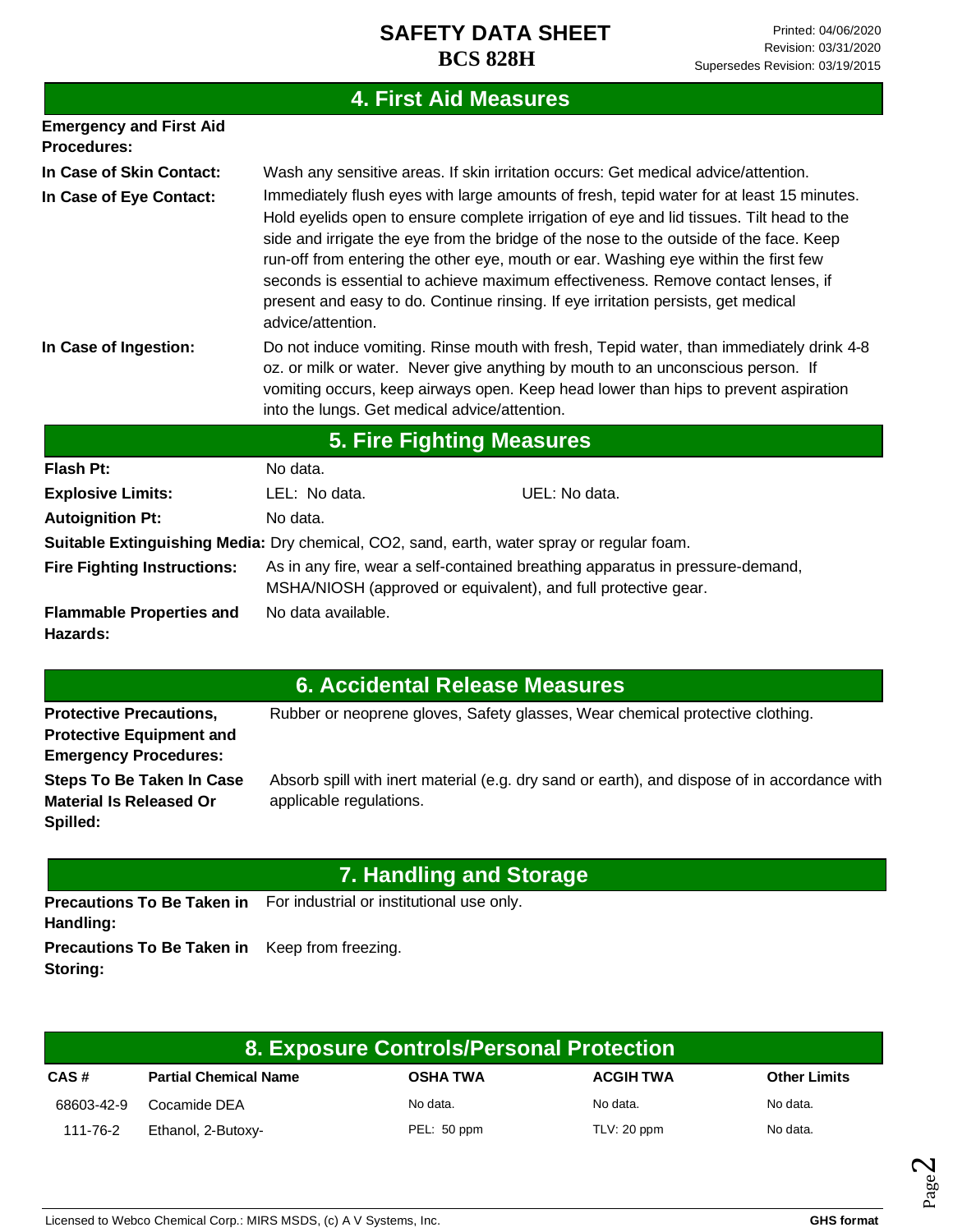**Respiratory Equipment (Specify Type): Eye Protection: Protective Gloves: Other Protective Clothing: Engineering Controls (Ventilation etc.):** A respirator is not needed under normal and intended conditions of product use. Safety glasses Rubber or neoprene gloves Wear chemical protective clothing. No data available.

| 9. Physical and Chemical Properties                                 |                                                                                         |  |  |  |
|---------------------------------------------------------------------|-----------------------------------------------------------------------------------------|--|--|--|
| <b>Physical States:</b>                                             | [X] Liquid<br>[ ] Solid<br>[ ] Gas                                                      |  |  |  |
| <b>Appearance and Odor:</b>                                         | Appearance: Light Yellow Liquid                                                         |  |  |  |
|                                                                     | Odor: No apparent odor.                                                                 |  |  |  |
| <b>Melting Point:</b>                                               | No data.                                                                                |  |  |  |
| <b>Boiling Point:</b>                                               | No data.                                                                                |  |  |  |
| <b>Autoignition Pt:</b>                                             | No data.                                                                                |  |  |  |
| Flash Pt:                                                           | No data.                                                                                |  |  |  |
| <b>Explosive Limits:</b>                                            | LEL: No data.<br>UEL: No data.                                                          |  |  |  |
| Specific Gravity (Water = 1):                                       | $1.035 - 1.045$                                                                         |  |  |  |
| Vapor Pressure (vs. Air or                                          | No data.                                                                                |  |  |  |
| $mm Hg$ ):                                                          |                                                                                         |  |  |  |
| Vapor Density (vs. $Air = 1$ ):                                     | No data.                                                                                |  |  |  |
| <b>Evaporation Rate:</b>                                            | No data.                                                                                |  |  |  |
| <b>Solubility in Water:</b>                                         | 100                                                                                     |  |  |  |
| pH:                                                                 | $9.5 - 10.5$                                                                            |  |  |  |
| <b>Percent Volatile:</b>                                            | No data.                                                                                |  |  |  |
|                                                                     | <b>10. Stability and Reactivity</b>                                                     |  |  |  |
| <b>Stability:</b>                                                   | Stable $[X]$<br>Unstable [ ]                                                            |  |  |  |
| <b>Conditions To Avoid -</b>                                        | Avoid handling conditions which may allow for leaks and spills of this material. Do not |  |  |  |
| Instability:                                                        | permit personnel to handle this product without proper training and/or protective       |  |  |  |
|                                                                     | equipment.                                                                              |  |  |  |
| Incompatibility - Materials To No data available.<br>Avoid:         |                                                                                         |  |  |  |
| Hazardous Decomposition Or No data available.<br><b>Byproducts:</b> |                                                                                         |  |  |  |
| <b>Possibility of Hazardous</b><br><b>Reactions:</b>                | Will not occur $[X]$<br>Will occur $\lceil \quad \rceil$                                |  |  |  |
| <b>Conditions To Avoid -</b><br><b>Hazardous Reactions:</b>         | No data available.                                                                      |  |  |  |